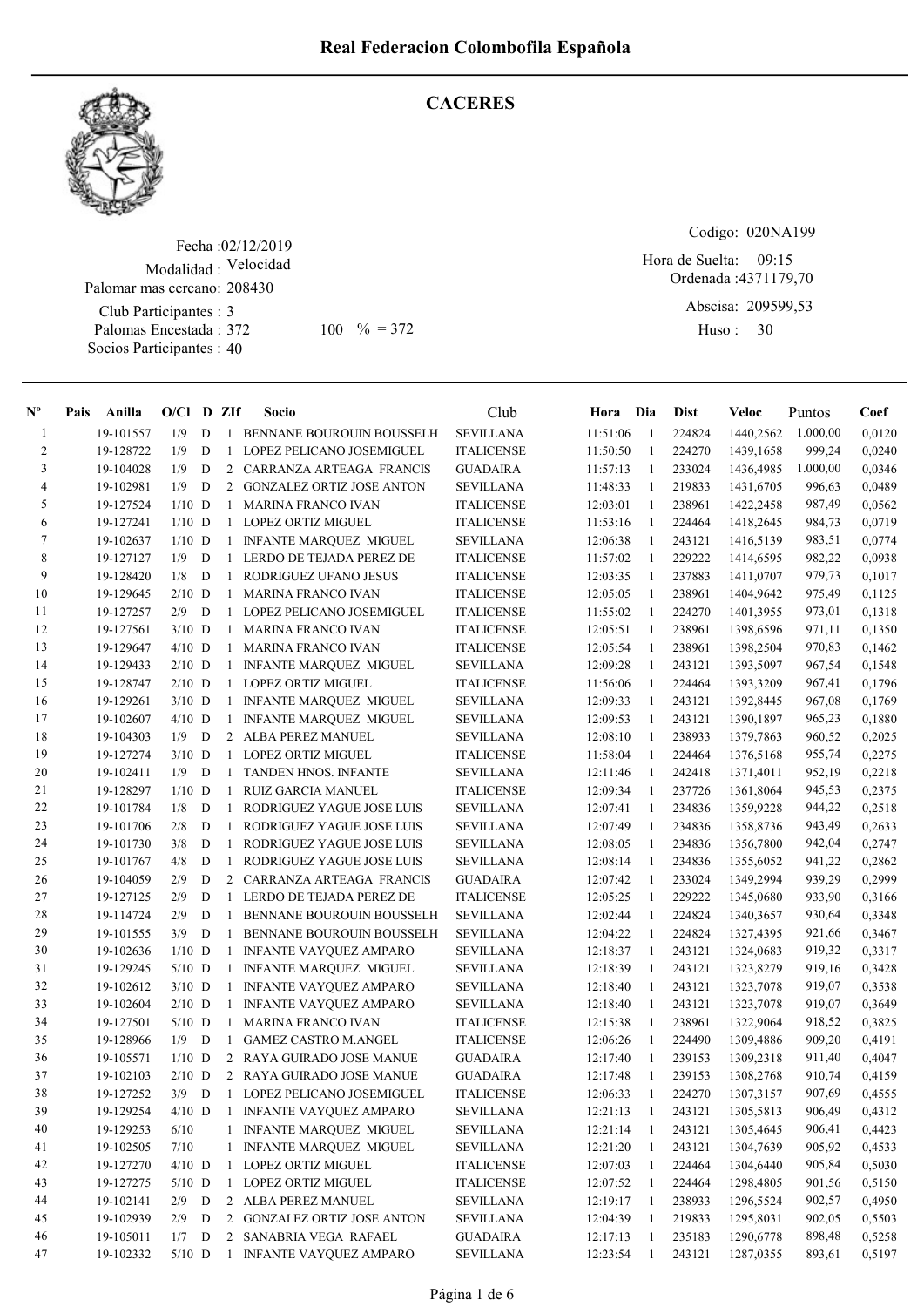|                           | CACERES 020NA199 02/12/2019 |                        |                 |             |                   |                                                             |                                     |                      |              |                  |                        |                  |                  |
|---------------------------|-----------------------------|------------------------|-----------------|-------------|-------------------|-------------------------------------------------------------|-------------------------------------|----------------------|--------------|------------------|------------------------|------------------|------------------|
| $\mathbf{N}^{\mathbf{o}}$ | Pais                        | Anilla                 | $O/Cl$ D ZIf    |             |                   | Socio                                                       | Club                                | Hora                 | Dia          | <b>Dist</b>      | Veloc                  | Puntos           | Coef             |
| 48                        |                             | 19-128221              | $1/10$ D        |             |                   | 2 DOMINGUEZ JIMENEZ JUAN PE                                 | <b>ITALICENSE</b>                   | 12:23:38             | -1           | 242670           | 1286,4640              | 895,55           | 0,5317           |
| 49                        |                             | 19-128916              | $2/9$ D         |             | $\mathbf{1}$      | <b>GAMEZ CASTRO M.ANGEL</b>                                 | <b>ITALICENSE</b>                   | 12:09:31             | -1           | 224490           | 1286,3528              | 893,14           | 0,5868           |
| 50                        |                             | 19-129470              | $2/10$ D        |             | 2                 | DOMINGUEZ JIMENEZ JUAN PE                                   | <b>ITALICENSE</b>                   | 12:23:40             | -1           | 242670           | 1286,2367              | 895,39           | 0,5539           |
| 51                        |                             | 19-129266              | 6/10            |             | $\mathbf{1}$      | <b>INFANTE VAYQUEZ AMPARO</b>                               | <b>SEVILLANA</b>                    | 12:24:06             | -1           | 243121           | 1285,6742              | 892,67           | 0,5639           |
| 52                        |                             | 19-127617              | $1/10$ D        |             |                   | 2 FALCON JIMENEZ J. ANTONIO                                 | <b>ITALICENSE</b>                   | 12:15:30             | -1           | 232042           | 1285,5512              | 894,92           | 0,6024           |
| 53                        |                             | 19-115053              | 1/9             | D           |                   | 2 TANDEN ALFONSO Y SOBRINO                                  | <b>SEVILLANA</b>                    | 12:23:13             | -1           | 241871           | 1285,0669              | 894,58           | 0,5890           |
| 54                        |                             | 19-105927              | 1/3             | D           | 2                 | <b>TERRERO FRANCO DOLORES</b>                               | <b>GUADAIRA</b>                     | 12:16:35             | -1           | 233024           | 1283,2896              | 893,34           | 0,6229           |
| 55                        |                             | 19-103116              | 1/9             | D           | 2                 | <b>HIPONA ARAUJO RAFAEL</b>                                 | <b>SEVILLANA</b>                    | 11:57:51             | 1            | 208430           | 1279,8895              | 890,97           | 0,7093           |
| 56                        |                             | 19-127036              | $1/10$ D        |             | 1                 | ARENAS GUTIERREZ MIGUEL                                     | <b>ITALICENSE</b>                   | 12:08:55             | 1            | 222272           | 1278,0374              | 887,36           | 0,6773           |
| 57                        |                             | 19-127515              | 6/10            |             | 1                 | <b>MARINA FRANCO IVAN</b>                                   | <b>ITALICENSE</b>                   | 12:22:02             | 1            | 238961           | 1277,6386              | 887,09           | 0,6412           |
| 58                        |                             | 19-127001              | $2/10$ D        |             | 1                 | ARENAS GUTIERREZ MIGUEL                                     | <b>ITALICENSE</b>                   | 12:09:00             | 1            | 222272           | 1277,4253              | 886,94           | 0,7015           |
| 59                        |                             | 19-128914              | 3/9             | D           | $\mathbf{1}$<br>2 | <b>GAMEZ CASTRO M.ANGEL</b>                                 | <b>ITALICENSE</b>                   | 12:10:49             | 1<br>1       | 224490           | 1276,8414              | 886,53           | 0,7065           |
| 60                        |                             | 19-127642<br>19-104374 | $2/10$ D<br>1/4 | D           | 2                 | FALCON JIMENEZ J. ANTONIO<br><b>IGLESIAS CRESPO JOAQUÍN</b> | <b>ITALICENSE</b><br>GUADAIRA       | 12:16:52<br>12:48:21 | $\mathbf{1}$ | 232042<br>271981 | 1275,8908<br>1274,8113 | 888,19<br>887,44 | 0,6951<br>0,6029 |
| 61<br>62                  |                             | 19-103766              | 1/9             | D           | $\overline{2}$    | FERRERA OSUNA JOSE MARIA                                    | <b>SEVILLANA</b>                    | 12:30:43             | 1            | 249290           | 1273,7290              | 886,69           | 0,6686           |
| 63                        |                             | 19-115262              | 1/9             | D           | $\overline{2}$    | GONZALEZ RECACHA NATALIA                                    | <b>SEVILLANA</b>                    | 12:25:26             | -1           | 241871           | 1270,1085              | 884,16           | 0,7002           |
| 64                        |                             | 19-101665              | 1/7             | D           | 1                 | <b>MUJICA RODRIGUEZ JOSE</b>                                | SEVILLANA                           | 12:09:19             | -1           | 221258           | 1269,2877              | 881,29           | 0,7776           |
| 65                        |                             | 19-128298              | $2/10$ D        |             | $\mathbf{1}$      | <b>RUIZ GARCIA MANUEL</b>                                   | <b>ITALICENSE</b>                   | 12:22:22             | -1           | 237726           | 1268,7742              | 880,93           | 0,7350           |
| 66                        |                             | 19-127265              | 6/10            |             | $\mathbf{1}$      | <b>LOPEZ ORTIZ MIGUEL</b>                                   | <b>ITALICENSE</b>                   | 12:11:58             | -1           | 224464           | 1268,3971              | 880,67           | 0,7904           |
| 67                        |                             | 19-101617              | $2/7$ D         |             | 1                 | <b>MUJICA RODRIGUEZ JOSE</b>                                | <b>SEVILLANA</b>                    | 12:09:38             | 1            | 221258           | 1266,9861              | 879,69           | 0,8140           |
| 68                        |                             | 19-127601              | $3/10$ D        |             |                   | 2 FALCON JIMENEZ J. ANTONIO                                 | <b>ITALICENSE</b>                   | 12:18:28             | 1            | 232042           | 1264,7638              | 880,44           | 0,7878           |
| 69                        |                             | 19-127630              | $4/10$ D        |             |                   | 2 FALCON JIMENEZ J. ANTONIO                                 | <b>ITALICENSE</b>                   | 12:18:42             | 1            | 232042           | 1263,1573              | 879,33           | 0,7994           |
| 70                        |                             | 19-127262              | 4/9             | D           | $\mathbf{1}$      | LOPEZ PELICANO JOSEMIGUEL                                   | <b>ITALICENSE</b>                   | 12:12:33             | 1            | 224270           | 1263,1371              | 877,02           | 0,8390           |
| 71                        |                             | 19-114746              | 4/9             | D           | $\mathbf{1}$      | BENNANE BOUROUIN BOUSSELH                                   | <b>SEVILLANA</b>                    | 12:13:01             | 1            | 224824           | 1262,9379              | 876,88           | 0,8489           |
| 72                        |                             | 19-128733              | 5/9             | D           | $\mathbf{1}$      | LOPEZ PELICANO JOSEMIGUEL                                   | <b>ITALICENSE</b>                   | 12:12:35             | 1            | 224270           | 1262,9000              | 876,85           | 0,8630           |
| 73                        |                             | 19-102304              | 2/9             | D           | $\mathbf{1}$      | <b>TANDEN HNOS. INFANTE</b>                                 | SEVILLANA                           | 12:27:30             | 1            | 242418           | 1259,3143              | 874,36           | 0,8095           |
| 74                        |                             | 19-103106              | 2/9             | D           | 2                 | HIPONA ARAUJO RAFAEL                                        | <b>SEVILLANA</b>                    | 12:00:37             | -1           | 208430           | 1258,5086              | 876,09           | 0,9544           |
| 75                        |                             | 19-104172              | $1/10$ D        |             | 2                 | TORO FERNANDEZ MANUEL                                       | <b>GUADAIRA</b>                     | 12:34:15             | -1           | 250602           | 1257,7265              | 875,55           | 0,8045           |
| 76                        |                             | 19-103788              | 2/9             | D           | $\overline{2}$    | FERRERA OSUNA JOSE MARIA                                    | <b>SEVILLANA</b>                    | 12:33:32             | -1           | 249290           | 1255,6582              | 874,11           | 0,8195           |
| 77                        |                             | 19-102046              | 2/9             | D           | $\overline{2}$    | <b>GONZALEZ RECACHA NATALIA</b>                             | <b>SEVILLANA</b>                    | 12:28:12             | $\mathbf{1}$ | 241871           | 1251,9203              | 871,50           | 0,8558           |
| 78                        |                             | 19-101688              | 5/8             | D           | 1                 | RODRIGUEZ YAGUE JOSE LUIS                                   | <b>SEVILLANA</b>                    | 12:22:36             | 1            | 234836           | 1251,7910              | 869,14           | 0,8929           |
| 79                        |                             | 19-984272              | 1/7             | D           | 2                 | PAVON TORO MAXIMO                                           | <b>GUADAIRA</b>                     | 12:35:18             | -1           | 250602           | 1251,1333              | 870,96           | 0,8474           |
| 80                        |                             | 19-128231              | $3/10$ D        |             | 2                 | <b>DOMINGUEZ JIMENEZ JUAN PE</b>                            | <b>ITALICENSE</b>                   | 12:28:58             | 1            | 242670           | 1251,0913              | 870,93           | 0,8862           |
| 81                        |                             | 19-102101              | 3/9             | $\mathbf D$ |                   | 2 ALBA PEREZ MANUEL                                         | <b>SEVILLANA</b>                    | 12:26:02             | 1            | 238933           | 1250,7398              | 870,68           | 0,9113           |
| 82                        |                             | 19-127604              | $5/10$ D        |             |                   | 2 FALCON JIMENEZ J. ANTONIO                                 | <b>ITALICENSE</b>                   | 12:20:51             | 1            | 232042           | 1248,5445              | 869,15           | 0,9500           |
| 83                        |                             | 19-104471              | 1/9             | D           |                   | 2 LOPEZ RICO FCO JAVIER                                     | <b>GUADAIRA</b>                     | 12:26:50             | 1            | 239437           | 1248,1512              | 868,88           | 0,9318           |
| 84                        |                             | 19-102053              | 2/9             | D           | 2                 | TANDEN ALFONSO Y SOBRINO                                    | <b>SEVILLANA</b>                    | 12:28:55             | -1           | 241871           | 1247,2935              | 868,28           | 0,9336           |
| 85                        |                             | 19-104293              | $3/10$ D        |             |                   | 2 RAYA GUIRADO JOSE MANUE                                   | <b>GUADAIRA</b>                     | 12:26:51             | 1            | 239153           | 1246,5624              | 867,77           | 0,9554           |
| 86                        |                             | 19-127570              | 7/10            |             | $\mathbf{1}$      | <b>MARINA FRANCO IVAN</b>                                   | <b>ITALICENSE</b>                   | 12:26:59             | 1            | 238961           | 1244,6966              | 864,21           | 0,9674           |
| 87                        |                             | 19-104026              | $3/9$ D         |             |                   | 2 CARRANZA ARTEAGA FRANCIS                                  | <b>GUADAIRA</b>                     | 12:22:14             | -1           | 233024           | 1244,5647              | 866,38           | 1,0036           |
| 88                        |                             | 19-102104              | $4/10$ D        |             |                   | 2 RAYA GUIRADO JOSE MANUE<br>2 CARRANZA ARTEAGA FRANCIS     | <b>GUADAIRA</b>                     | 12:27:23             | -1           | 239153           | 1243,1066              | 865,37           | 0,9892           |
| 89<br>90                  |                             | 19-104049<br>19-102489 | $4/9$ D<br>3/9  | D           | $\mathbf{1}$      | TANDEN HNOS. INFANTE                                        | <b>GUADAIRA</b><br><b>SEVILLANA</b> | 12:22:28<br>12:30:17 | -1           | 233024<br>242418 | 1243,0156<br>1241,3655 | 865,30<br>861,90 | 1,0267<br>0,9980 |
| 91                        |                             | 19-102438              | 4/9             | ${\bf D}$   | 1                 | <b>TANDEN HNOS. INFANTE</b>                                 | <b>SEVILLANA</b>                    | 12:30:22             | 1<br>1       | 242418           | 1240,8360              | 861,53           | 1,0091           |
| 92                        |                             | 19-103121              | 3/9             | ${\bf D}$   | $\overline{2}$    | HIPONA ARAUJO RAFAEL                                        | <b>SEVILLANA</b>                    | 12:03:10             | 1            | 208430           | 1239,4252              | 862,81           | 1,1865           |
| 93                        |                             | 19-105930              | 2/3             | $\mathbf D$ | $\overline{2}$    | <b>TERRERO FRANCO DOLORES</b>                               | <b>GUADAIRA</b>                     | 12:23:14             | $\mathbf{1}$ | 233024           | 1237,9529              | 861,78           | 1,0729           |
| 94                        |                             | 19-127621              | 6/10            |             |                   | 2 FALCON JIMENEZ J. ANTONIO                                 | <b>ITALICENSE</b>                   | 12:23:50             | -1           | 232042           | 1228,8191              | 855,42           | 1,0890           |
| 95                        |                             | 19-984271              | $2/7$ D         |             |                   | 2 PAVON TORO MAXIMO                                         | <b>GUADAIRA</b>                     | 12:39:36             | -1           | 250602           | 1224,8387              | 852,65           | 1,0191           |
| 96                        |                             | 19-9200225             | $2/10$ D        |             |                   | 2 TORO FERNANDEZ MANUEL                                     | GUADAIRA                            | 12:39:59             | 1            | 250602           | 1222,5482              | 851,06           | 1,0298           |
| 97                        |                             | 19-104454              | $2/9$ D         |             | $\overline{2}$    | LOPEZ RICO FCO JAVIER                                       | <b>GUADAIRA</b>                     | 12:30:52             | 1            | 239437           | 1222,4489              | 850,99           | 1,0890           |
| 98                        |                             | 19-127819              | $1/10$ D        |             | $\overline{2}$    | T. HERMANOS DOMINGUEZ                                       | <b>ITALICENSE</b>                   | 12:15:13             | 1            | 220224           | 1221,9957              | 850,67           | 1,1962           |
| 99                        |                             | 19-127145              | $3/9$ D         |             | $\mathbf{1}$      | LERDO DE TEJADA PEREZ DE                                    | <b>ITALICENSE</b>                   | 12:23:03             | 1            | 229222           | 1218,9418              | 846,33           | 1,1610           |
| 100                       |                             | 19-127040              | $3/10$ D        |             | $\mathbf{1}$      | ARENAS GUTIERREZ MIGUEL                                     | <b>ITALICENSE</b>                   | 12:17:50             | -1           | 222272           | 1215,7083              | 844,09           | 1,2094           |
| 101                       |                             | 19-101746              | 6/8             |             | $\mathbf{1}$      | RODRIGUEZ YAGUE JOSE LUIS                                   | SEVILLANA                           | 12:28:12             | -1           | 234836           | 1215,5072              | 843,95           | 1,1561           |
| 102                       |                             | 19-127287              | $1/10$ D        |             | $\mathbf{1}$      | FERNANDEZ GONZALEZ PEDRO                                    | <b>ITALICENSE</b>                   | 12:33:46             | -1           | 241435           | 1214,6654              | 843,36           | 1,1357           |
| 103                       |                             | 19-104275              | $5/10$ D        |             | 2                 | RAYA GUIRADO JOSE MANUE                                     | <b>GUADAIRA</b>                     | 12:32:04             | 1            | 239153           | 1213,5639              | 844,80           | 1,1578           |
| 104                       |                             | 19-127148              | $4/9$ D         |             | 1                 | LERDO DE TEJADA PEREZ DE                                    | <b>ITALICENSE</b>                   | 12:24:08             | 1            | 229222           | 1211,9598              | 841,48           | 1,2196           |
| 105                       |                             | 19-129262              | 7/10            |             | $\mathbf{1}$      | INFANTE VAYQUEZ AMPARO                                      | <b>SEVILLANA</b>                    | 12:35:44             | 1            | 243121           | 1211,1641              | 840,93           | 1,1610           |
| 106                       |                             | 19-104477              | $3/9$ D         |             |                   | 2 LOPEZ RICO FCO JAVIER                                     | GUADAIRA                            | 12:33:00             | 1            | 239437           | 1209,2778              | 841,82           | 1,1901           |
| 107                       |                             | 19-129493              | 5/9             | D           | $\mathbf{1}$      | LERDO DE TEJADA PEREZ DE                                    | <b>ITALICENSE</b>                   | 12:24:44             | 1            | 229222           | 1208,1272              | 838,82           | 1,2548           |
| 108                       |                             | 19-104492              | 4/9             | ${\bf D}$   |                   | 2 LOPEZ RICO FCO JAVIER                                     | GUADAIRA                            | 12:33:12             | 1            | 239437           | 1208,0575              | 840,97           | 1,2125           |
| 109                       |                             | 19-103785              | 3/9             | ${\bf D}$   | $\overline{2}$    | FERRERA OSUNA JOSE MARIA                                    | <b>SEVILLANA</b>                    | 12:41:46             | 1            | 249290           | 1205,6586              | 839,30           | 1,1754           |
| 110                       |                             | 19-103741              | 4/9             | D           | $\overline{2}$    | FERRERA OSUNA JOSE MARIA                                    | <b>SEVILLANA</b>                    | 12:41:49             | 1            | 249290           | 1205,3671              | 839,10           | 1,1862           |
| 111                       |                             | 19-104231              | 6/10            |             | $\overline{2}$    | RAYA GUIRADO JOSE MANUE                                     | <b>GUADAIRA</b>                     | 12:34:09             | 1            | 239153           | 1200,8687              | 835,96           | 1,2477           |
| 112                       |                             | 19-102036              | $3/9$ D         |             | 2                 | <b>GONZALEZ RECACHA NATALIA</b>                             | <b>SEVILLANA</b>                    | 12:36:28             | -1           | 241871           | 1200,5510              | 835,74           | 1,2448           |
| 113                       |                             | 19-102031              | 3/9             | D           | $\overline{2}$    | TANDEN ALFONSO Y SOBRINO                                    | <b>SEVILLANA</b>                    | 12:36:29             | 1            | 241871<br>241871 | 1200,4517              | 835,67           | 1,2559           |
| 114                       |                             | 19-102098              | $4/9$ D         |             |                   | 2 GONZALEZ RECACHA NATALIA                                  | <b>SEVILLANA</b>                    | 12:36:31             | 1            |                  | 1200,2531              | 835,54           | 1,2670           |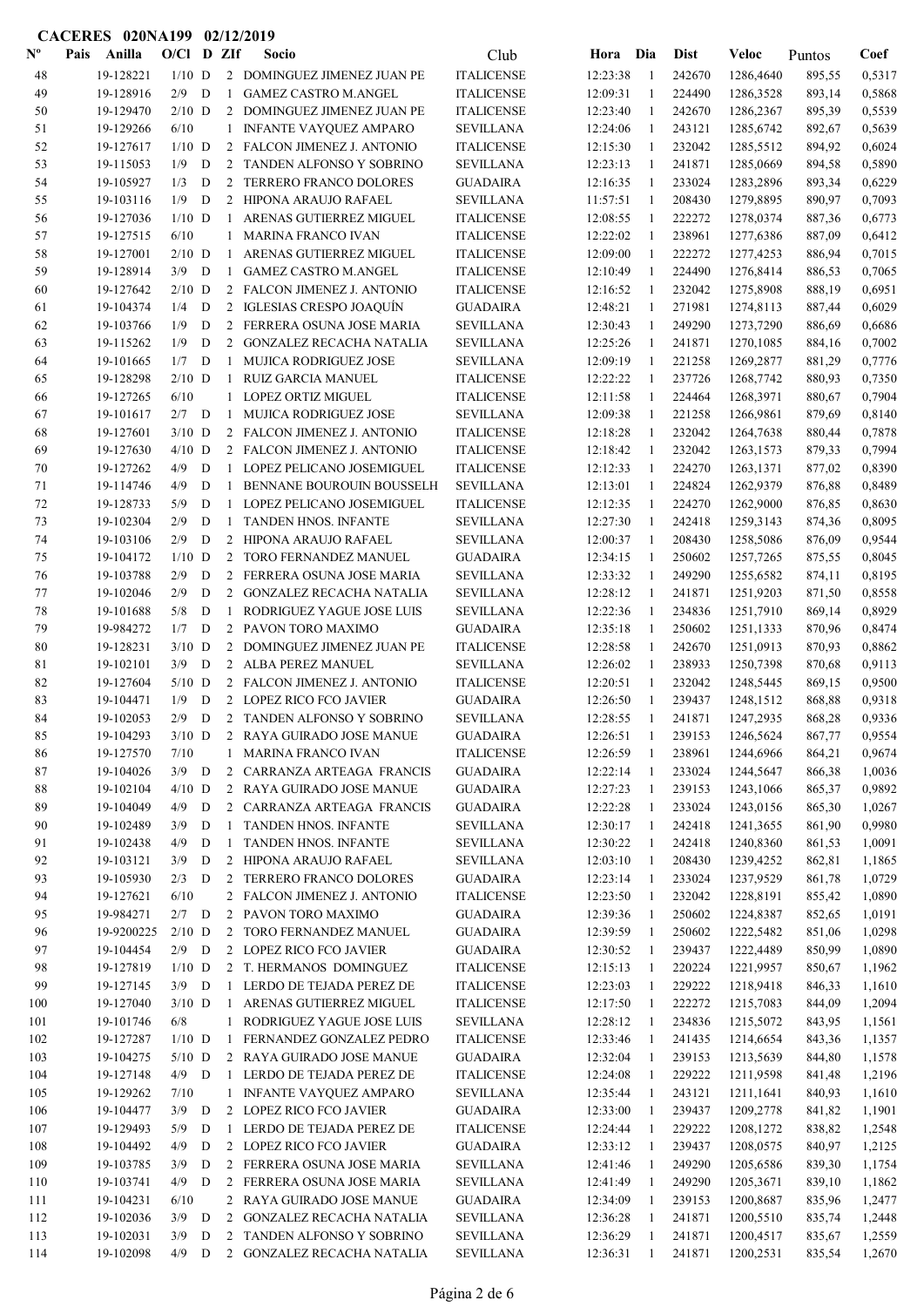|                | <b>CACERES 020NA199</b> |                        |              |        |                     | 02/12/2019                                                      |                                       |                      |              |                  |                        |                  |                  |
|----------------|-------------------------|------------------------|--------------|--------|---------------------|-----------------------------------------------------------------|---------------------------------------|----------------------|--------------|------------------|------------------------|------------------|------------------|
| $N^{\text{o}}$ | Pais                    | Anilla                 | $O/Cl$ D ZIf |        |                     | Socio                                                           | Club                                  | Hora                 | Dia          | <b>Dist</b>      | <b>Veloc</b>           | Puntos           | Coef             |
| 115            |                         | 19-104079              | 5/9          | D      |                     | 2 CARRANZA ARTEAGA FRANCIS                                      | <b>GUADAIRA</b>                       | 12:29:25             | -1           | 233024           | 1198,5804              | 834,37           | 1,3266           |
| 116            |                         | 19-128480              | 1/9          | D      |                     | 2 T.LOPEZ COLLANTES E HIJO.                                     | <b>ITALICENSE</b>                     | 12:39:05             | $\mathbf{1}$ | 244341           | 1197,2609              | 833,45           | 1,2762           |
| 117            |                         | 19-127802              | $2/10$ D     |        |                     | 2 T. HERMANOS DOMINGUEZ                                         | <b>ITALICENSE</b>                     | 12:19:20             | -1           | 220224           | 1194,7052              | 831,67           | 1,4282           |
| 118            |                         | 19-128476              | 2/9          | D      |                     | 2 T.LOPEZ COLLANTES E HIJO.                                     | <b>ITALICENSE</b>                     | 12:39:49             | -1           | 244341           | 1192,9742              | 830,47           | 1,2982           |
| 119            |                         | 19-127141              | 6/9          |        | 1                   | LERDO DE TEJADA PEREZ DE                                        | <b>ITALICENSE</b>                     | 12:27:09             | 1            | 229222           | 1192,9326              | 828,27           | 1,3956           |
| 120            |                         | 19-104181              | $3/10$ D     |        | 2                   | TORO FERNANDEZ MANUEL                                           | <b>GUADAIRA</b>                       | 12:45:07             | -1           | 250602           | 1192,6803              | 830,26           | 1,2872           |
| 121            |                         | 19-152059              | 1/8          | D      |                     | 2 VEGUILLA DAVALOS AGUSTIN                                      | <b>ITALICENSE</b>                     | 12:34:54             | -1           | 237763           | 1189,4097              | 827,99           | 1,3680           |
| 122            |                         | 19-102934              | 3/9          | D      |                     | 2 GONZALEZ ORTIZ JOSE ANTON                                     | <b>SEVILLANA</b>                      | 12:20:06             | -1           | 219833           | 1187,6445              | 826,76           | 1,4918           |
| 123            |                         | 19-128422              | 2/8          | D      | 1                   | RODRIGUEZ UFANO JESUS                                           | <b>ITALICENSE</b>                     | 12:35:23             | 1            | 237883           | 1187,1396              | 824,25           | 1,3899           |
| 124            |                         | 19-128258              | $4/10$ D     |        |                     | 2 DOMINGUEZ JIMENEZ JUAN PE                                     | <b>ITALICENSE</b>                     | 12:39:44             | 1            | 242670           | 1185,2979              | 825,12           | 1,3736           |
| 125            |                         | 19-128957              | $4/9$ D      |        | -1                  | <b>GAMEZ CASTRO M.ANGEL</b>                                     | <b>ITALICENSE</b>                     | 12:24:31             | 1            | 224490           | 1184,5396              | 822,45           | 1,4968           |
| 126            |                         | 19-127649              | 7/10         |        |                     | 2 FALCON JIMENEZ J. ANTONIO                                     | <b>ITALICENSE</b>                     | 12:31:41             | 1            | 232042           | 1179,7746              | 821,28           | 1,4597           |
| 127            |                         | 19-127624              | 8/10         |        |                     | 2 FALCON JIMENEZ J. ANTONIO                                     | <b>ITALICENSE</b>                     | 12:31:50             | 1            | 232042           | 1178,8755              | 820,65           | 1,4713           |
| 128            |                         | 19-128486              | 3/9          | D      | 2                   | T.LOPEZ COLLANTES E HIJO.                                       | <b>ITALICENSE</b>                     | 12:42:38             | $\mathbf{1}$ | 244341           | 1176,7908              | 819,20           | 1,4082           |
| 129            |                         | 19-128940<br>19-102961 | 5/9<br>4/9   | D<br>D | 1<br>$\overline{2}$ | <b>GAMEZ CASTRO M.ANGEL</b><br><b>GONZALEZ ORTIZ JOSE ANTON</b> | <b>ITALICENSE</b>                     | 12:25:52             | -1<br>1      | 224490<br>219833 | 1176,1614              | 816,63           | 1,5447           |
| 130<br>131     |                         | 19-127488              | 1/8          | D      | -1                  | <b>GUTIERREZ GUTIERREZ PACO</b>                                 | <b>SEVILLANA</b><br><b>ITALICENSE</b> | 12:22:34<br>12:29:07 | -1           | 226491           | 1172,0259<br>1166,7777 | 815,89<br>810,11 | 1,5897<br>1,5548 |
| 132            |                         | 19-129248              | 8/10         |        | 1                   | <b>INFANTE VAYQUEZ AMPARO</b>                                   | <b>SEVILLANA</b>                      | 12:43:24             | $\mathbf{1}$ | 243121           | 1166,6075              | 810,00           | 1,4595           |
| 133            |                         | 19-104115              | $4/10$ D     |        |                     | 2 TORO FERNANDEZ MANUEL                                         | <b>GUADAIRA</b>                       | 12:50:09             | 1            | 250602           | 1164,7781              | 810,84           | 1,4267           |
| 134            |                         | 19-104132              | $5/10$ D     |        |                     | 2 TORO FERNANDEZ MANUEL                                         | <b>GUADAIRA</b>                       | 12:50:18             | -1           | 250602           | 1163,9666              | 810,28           | 1,4374           |
| 135            |                         | 19-104194              | 6/10         |        |                     | 2 TORO FERNANDEZ MANUEL                                         | <b>GUADAIRA</b>                       | 12:50:22             | 1            | 250602           | 1163,6063              | 810,02           | 1,4481           |
| 136            |                         | 19-128300              | $3/10$ D     |        | -1                  | RUIZ GARCIA MANUEL                                              | <b>ITALICENSE</b>                     | 12:39:20             | -1           | 237726           | 1163,4225              | 807,78           | 1,5379           |
| 137            |                         | 19-102111              | $4/9$ D      |        |                     | 2 ALBA PEREZ MANUEL                                             | <b>SEVILLANA</b>                      | 12:42:45             | -1           | 238933           | 1150,0987              | 800,62           | 1,5414           |
| 138            |                         | 19-128228              | $5/10$ D     |        |                     | 2 DOMINGUEZ JIMENEZ JUAN PE                                     | <b>ITALICENSE</b>                     | 12:47:04             | 1            | 242670           | 1144,3100              | 796,59           | 1,5287           |
| 139            |                         | 19-128404              | 3/8          | D      | 1                   | RODRIGUEZ UFANO JESUS                                           | <b>ITALICENSE</b>                     | 12:43:09             | 1            | 237883           | 1142,8441              | 793,50           | 1,5708           |
| 140            |                         | 19-105127              | 3/3          | D      |                     | 2 TERRERO FRANCO DOLORES                                        | <b>GUADAIRA</b>                       | 12:38:54             | -1           | 233024           | 1142,8347              | 795,56           | 1,6150           |
| 141            |                         | 19-114755              | 5/9          | D      | 1                   | BENNANE BOUROUIN BOUSSELH                                       | <b>SEVILLANA</b>                      | 12:31:56             | -1           | 224824           | 1141,6249              | 792,65           | 1,6859           |
| 142            |                         | 19-127807              | $3/10$ D     |        |                     | 2 T. HERMANOS DOMINGUEZ                                         | <b>ITALICENSE</b>                     | 12:28:08             | -1           | 220224           | 1140,2692              | 793,78           | 1,7333           |
| 143            |                         | 19-102102              | 5/9          | D      |                     | 2 ALBA PEREZ MANUEL                                             | <b>SEVILLANA</b>                      | 12:44:52             | -1           | 238933           | 1138,4990              | 792,55           | 1,6089           |
| 144            |                         | 19-128414              | 4/8          | D      | -1                  | RODRIGUEZ UFANO JESUS                                           | <b>ITALICENSE</b>                     | 12:43:57             | $\mathbf{1}$ | 237883           | 1138,4685              | 790,46           | 1,6273           |
| 145            |                         | 19-128412              | 5/8          | D      | 1                   | RODRIGUEZ UFANO JESUS                                           | <b>ITALICENSE</b>                     | 12:44:19             | -1           | 237883           | 1136,4742              | 789,07           | 1,6386           |
| 146            |                         | 19-128292              | $4/10$ D     |        | -1                  | RUIZ GARCIA MANUEL                                              | <b>ITALICENSE</b>                     | 12:44:18             | 1            | 237726           | 1135,8146              | 788,61           | 1,6509           |
| 147            |                         | 19-127049              | $4/10$ D     |        | -1                  | ARENAS GUTIERREZ MIGUEL                                         | <b>ITALICENSE</b>                     | 12:30:48             | 1            | 222272           | 1135,1992              | 788,19           | 1,7778           |
| 148            |                         | 19-102418              | 5/9          | D      | -1                  | TANDEN HNOS. INFANTE                                            | <b>SEVILLANA</b>                      | 12:48:40             | 1            | 242418           | 1134,5616              | 787,74           | 1,6412           |
| 149            |                         | 19-127315              | $2/10$ D     |        | -1                  | FERNANDEZ GONZALEZ PEDRO                                        | <b>ITALICENSE</b>                     | 12:47:50             | 1            | 241435           | 1134,3853              | 787,62           | 1,6590           |
| 150            |                         | 19-102447              | 6/9          |        | $\mathbf{1}$        | <b>TANDEN HNOS. INFANTE</b>                                     | <b>SEVILLANA</b>                      | 12:50:41             | 1            | 242418           | 1123,9533              | 780,38           | 1,6633           |
| 151            |                         | 19-103975              | 1/6          | D      |                     | 2 ALANIS OLIVA ADAN                                             | <b>SEVILLANA</b>                      | 12:42:34             | -1           | 233224           | 1123,6101              | 782,18           | 1,7404           |
| 152            |                         | 19-102047              | 4/9          | D      |                     | 2 TANDEN ALFONSO Y SOBRINO                                      | <b>SEVILLANA</b>                      | 12:50:24             | 1            | 241871           | 1122,8923              | 781,68           | 1,6893           |
| 153            |                         | 19-128961              | $6/9$        |        | 1                   | <b>GAMEZ CASTRO M.ANGEL</b>                                     | <b>ITALICENSE</b>                     | 12:35:09             | 1            | 224490           | 1121,6088              | 778,75           | 1,8321           |
| 154            |                         | 19-129651              | 8/10         |        | 1                   | <b>MARINA FRANCO IVAN</b>                                       | <b>ITALICENSE</b>                     | 12:48:36             | 1            | 238961           | 1118,7313              | 776,75           | 1,7324           |
| 155            |                         | 19-127012              | $5/10$ D     |        | 1                   | ARENAS GUTIERREZ MIGUEL                                         | <b>ITALICENSE</b>                     | 12:35:01             | -1           | 222272           | 1111,2674              | 771,57           | 1,8746           |
| 156            |                         | 19-127821              | $4/10$ D     |        |                     | 2 T. HERMANOS DOMINGUEZ                                         | <b>ITALICENSE</b>                     | 12:33:27             | -1           | 220224           | 1109,7203              | 772,51           | 1,9042           |
| 157            |                         | 19-104445              | 5/9          | D      |                     | 2 LOPEZ RICO FCO JAVIER                                         | <b>GUADAIRA</b>                       | 12:51:03             | $\mathbf{1}$ | 239437           | 1108,2481              | 771,49           | 1,7626           |
| 158            |                         | 19-102983              | 5/9          | D      |                     | 2 GONZALEZ ORTIZ JOSE ANTON                                     | <b>SEVILLANA</b>                      | 12:33:28             | 1            | 219833           | 1107,6570              | 771,08           | 1,9321           |
| 159            |                         | 19-102020              | 5/9          | D      |                     | 2 GONZALEZ RECACHA NATALIA                                      | <b>SEVILLANA</b>                      | 12:53:27             | 1            | 241871           | 1107,2145              | 770,77           | 1,7671           |
| 160            |                         | 19-127256              | 6/9          |        |                     | 1 LOPEZ PELICANO JOSEMIGUEL<br>BENNANE BOUROUIN BOUSSELH        | <b>ITALICENSE</b>                     | 12:37:54             | -1           | 224270           | 1105,3228              | 767,44           | 1,9178           |
| 161            |                         | 19-114726<br>19-101787 | 6/9<br>7/8   |        | 1                   | RODRIGUEZ YAGUE JOSE LUIS                                       | <b>SEVILLANA</b><br><b>SEVILLANA</b>  | 12:38:52             | -1           | 224824<br>234836 | 1102,7992              | 765,69           | 1,9250           |
| 162            |                         | 19-104371              | 2/4          | D      | 1                   | 2 IGLESIAS CRESPO JOAQUÍN                                       |                                       | 12:48:14<br>13:22:50 | 1<br>1       | 271981           | 1101,3100<br>1097,4351 | 764,66           | 1,8544<br>1,6110 |
| 163<br>164     |                         | 19-127142              | 7/9          |        | $\mathbf{1}$        | LERDO DE TEJADA PEREZ DE                                        | <b>GUADAIRA</b><br><b>ITALICENSE</b>  | 12:44:02             | 1            | 229222           | 1096,5811              | 763,96<br>761,37 | 1,9233           |
| 165            |                         | 19-102072              | 6/9          |        | 2                   | <b>GONZALEZ RECACHA NATALIA</b>                                 | <b>SEVILLANA</b>                      | 12:55:37             | -1           | 241871           | 1096,3406              | 763,20           | 1,8338           |
| 166            |                         | 19-9200266             | 7/10         |        |                     | 2 TORO FERNANDEZ MANUEL                                         | <b>GUADAIRA</b>                       | 13:03:50             | 1            | 250602           | 1095,1289              | 762,35           | 1,7807           |
| 167            |                         | 19-104467              | 6/9          |        |                     | 2 LOPEZ RICO FCO JAVIER                                         | <b>GUADAIRA</b>                       | 12:53:43             | -1           | 239437           | 1094,7360              | 762,08           | 1,8749           |
| 168            |                         | 19-104489              | 7/9          |        |                     | 2 LOPEZ RICO FCO JAVIER                                         | <b>GUADAIRA</b>                       | 12:53:46             | -1           | 239437           | 1094,4858              | 761,91           | 1,8861           |
| 169            |                         | 19-9200269             | 8/10         |        |                     | 2 TORO FERNANDEZ MANUEL                                         | <b>GUADAIRA</b>                       | 13:04:00             | 1            | 250602           | 1094,3319              | 761,80           | 1,8128           |
| 170            |                         | 19-102094              | 7/9          |        | 2                   | <b>GONZALEZ RECACHA NATALIA</b>                                 | <b>SEVILLANA</b>                      | 12:56:10             | 1            | 241871           | 1093,6142              | 761,30           | 1,8894           |
| 171            |                         | 19-9011526             | 6/9          |        | $\mathbf{2}$        | CARRANZA ARTEAGA FRANCIS                                        | <b>GUADAIRA</b>                       | 12:48:06             | 1            | 233024           | 1093,4960              | 761,22           | 1,9727           |
| 172            |                         | 19-127134              | 8/9          |        | 1                   | LERDO DE TEJADA PEREZ DE                                        | <b>ITALICENSE</b>                     | 12:44:50             | 1            | 229222           | 1092,4003              | 758,47           | 2,0171           |
| 173            |                         | 19-127312              | $3/10$ D     |        | 1                   | FERNANDEZ GONZALEZ PEDRO                                        | <b>ITALICENSE</b>                     | 12:56:57             | -1           | 241435           | 1087,7900              | 755,27           | 1,9262           |
| 174            |                         | 19-102114              | 6/9          |        |                     | 2 ALBA PEREZ MANUEL                                             | <b>SEVILLANA</b>                      | 12:55:01             | 1            | 238933           | 1085,9768              | 755,98           | 1,9576           |
| 175            |                         | 19-101641              | $3/7$ D      |        | 1                   | MUJICA RODRIGUEZ JOSE                                           | <b>SEVILLANA</b>                      | 12:39:02             | -1           | 221258           | 1084,4208              | 752,93           | 2,1262           |
| 176            |                         | 19-104265              | 7/10         |        |                     | 2 RAYA GUIRADO JOSE MANUE                                       | <b>GUADAIRA</b>                       | 12:56:37             | 1            | 239153           | 1079,1291              | 751,22           | 1,9783           |
| 177            |                         | 19-104302              | $1/6$ D      |        |                     | 2 RAYA GUIRADO RAFAEL                                           | <b>GUADAIRA</b>                       | 12:56:58             | 1            | 239331           | 1078,2295              | 750,59           | 1,9881           |
| 178            |                         | 19-127271              | 7/10         |        | $\mathbf{1}$        | LOPEZ ORTIZ MIGUEL                                              | <b>ITALICENSE</b>                     | 12:43:48             | 1            | 224464           | 1075,0192              | 746,40           | 2,1317           |
| 179            |                         | 19-103968              | 2/6          | D      |                     | 2 ALANIS OLIVA ADAN                                             | <b>SEVILLANA</b>                      | 12:52:11             | 1            | 233224           | 1073,8577              | 747,55           | 2,0632           |
| 180            |                         | 19-128570              | 2/8          | D      |                     | 2 VEGUILLA DAVALOS AGUSTIN                                      | <b>ITALICENSE</b>                     | 12:56:44             | -1           | 237763           | 1072,2925              | 746,46           | 2,0351           |
| 181            |                         | 19-128932              | 7/9          |        |                     | 1 GAMEZ CASTRO M.ANGEL                                          | <b>ITALICENSE</b>                     | 12:44:32             | 1            | 224490           | 1071,3808              | 743,88           | 2,1674           |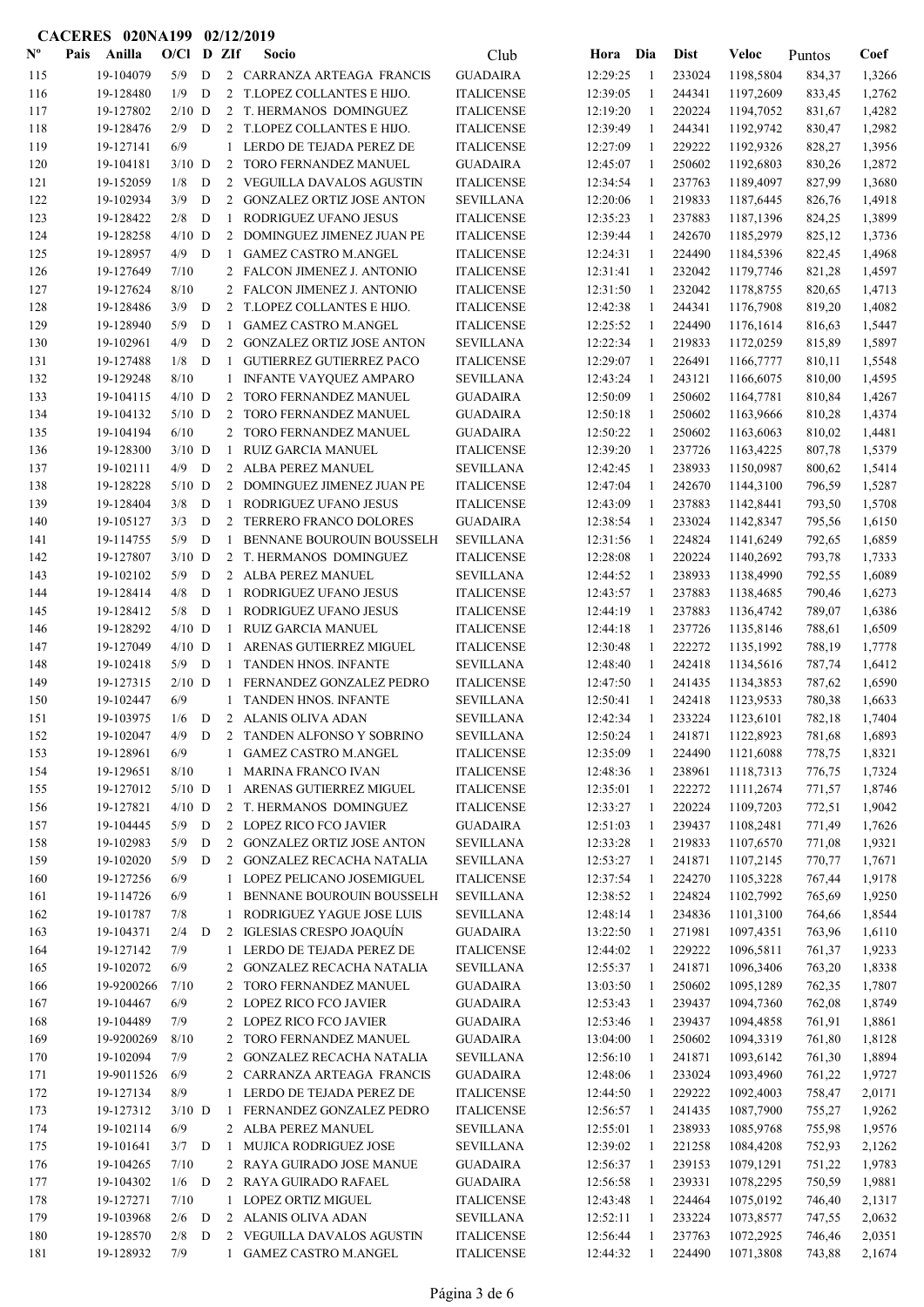|                           |      | CACERES 020NA199       |            |             |                | 02/12/2019                                               |                                       |                      |              |                  |                      |                  |                  |
|---------------------------|------|------------------------|------------|-------------|----------------|----------------------------------------------------------|---------------------------------------|----------------------|--------------|------------------|----------------------|------------------|------------------|
| $\mathbf{N}^{\mathbf{o}}$ | Pais | Anilla                 | O/Cl       |             | D ZIf          | Socio                                                    | Club                                  | Hora                 | Dia          | <b>Dist</b>      | Veloc                | Puntos           | Coef             |
| 182                       |      | 19-104945              | 2/7        | D           |                | 2 SANABRIA VEGA RAFAEL                                   | <b>GUADAIRA</b>                       | 12:55:01             | -1           | 235183           | 1068,9327            | 744,12           | 2,0803           |
| 183                       |      | 19-102504              | 7/9        |             |                | TANDEN HNOS. INFANTE                                     | <b>SEVILLANA</b>                      | 13:01:54             | 1            | 242418           | 1068,3914            | 741,80           | 2,0293           |
| 184                       |      | 19-127479              | 2/8        | D           | -1             | <b>GUTIERREZ GUTIERREZ PACO</b>                          | <b>ITALICENSE</b>                     | 12:47:22             | -1           | 226491           | 1066,5092            | 740,49           | 2,1839           |
| 185                       |      | 19-104242              | 8/10       |             |                | 2 RAYA GUIRADO JOSE MANUE                                | <b>GUADAIRA</b>                       | 12:59:25             | -1           | 239153           | 1065,6651            | 741,84           | 2,0795           |
| 186                       |      | 19-101620              | 4/7        | D           | $\mathbf{1}$   | <b>MUJICA RODRIGUEZ JOSE</b>                             | <b>SEVILLANA</b>                      | 12:43:08             | -1           | 221258           | 1063,0589            | 738,10           | 2,2598           |
| 187                       |      | 19-103974              | 3/6        | D           | 2              | ALANIS OLIVA ADAN                                        | <b>SEVILLANA</b>                      | 12:54:40             | -1           | 233224           | 1061,7178            | 739,10           | 2,1554           |
| 188                       |      | 19-104446              | 8/9        |             |                | 2 LOPEZ RICO FCO JAVIER                                  | <b>GUADAIRA</b>                       | 13:00:40             | -1           | 239437           | 1061,0207            | 738,61           | 2,1107           |
| 189                       |      | 19-104947              | 3/7        | D           | 2              | SANABRIA VEGA RAFAEL                                     | <b>GUADAIRA</b>                       | 12:57:01             | 1            | 235183           | 1059,3034            | 737,42           | 2,1603           |
| 190                       |      | 19-984268              | 3/7        | D           |                | 2 PAVON TORO MAXIMO                                      | <b>GUADAIRA</b>                       | 13:11:45             | 1            | 250602           | 1058,5090            | 736,86           | 2,0381           |
| 191                       |      | 19-127628              | 9/10       |             |                | 2 FALCON JIMENEZ J. ANTONIO                              | <b>ITALICENSE</b>                     | 12:54:16             | -1           | 232042           | 1058,2639            | 736,69           | 2,2127           |
| 192                       |      | 19-102140              | 7/9        |             |                | 2 ALBA PEREZ MANUEL                                      | <b>SEVILLANA</b>                      | 13:01:13             | -1           | 238933           | 1056,2131            | 735,26           | 2,1601           |
| 193                       |      | 19-127253              | 8/10       |             | $\mathbf{1}$   | <b>LOPEZ ORTIZ MIGUEL</b>                                | <b>ITALICENSE</b>                     | 12:47:32             | 1            | 224464           | 1056,1355            | 733,29           | 2,3114           |
| 194                       |      | 19-984274              | $4/7$ D    |             |                | 2 PAVON TORO MAXIMO                                      | <b>GUADAIRA</b>                       | 13:12:23             | 1            | 250602           | 1055,6849            | 734,90           | 2,0810           |
| 195                       |      | 19-105016              | 9/10       |             |                | 2 RAYA GUIRADO JOSE MANUE                                | <b>GUADAIRA</b>                       | 13:01:41             | 1            | 239153           | 1055,0092            | 734,43           | 2,1919           |
| 196                       |      | 19-104288              | 2/6        | D           |                | 2 RAYA GUIRADO RAFAEL                                    | <b>GUADAIRA</b>                       | 13:02:04             | 1            | 239331           | 1054,0120            | 733,73           | 2,2015           |
| 197                       |      | 19-127497              | 3/8        | D           | 1              | <b>GUTIERREZ GUTIERREZ PACO</b>                          | <b>ITALICENSE</b>                     | 12:50:47             | -1           | 226491           | 1049,6223            | 728,77           | 2,3381           |
| 198                       |      | 19-127254              | 9/10       |             | $\mathbf{1}$   | <b>LOPEZ ORTIZ MIGUEL</b>                                | <b>ITALICENSE</b>                     | 12:49:02             | -1           | 224464           | 1048,7338            | 728,15           | 2,3712           |
| 199                       |      | 19-128288              | $5/10$ D   |             | $\mathbf{1}$   | RUIZ GARCIA MANUEL                                       | <b>ITALICENSE</b>                     | 13:02:11             | -1           | 237726           | 1046,4060            | 726,54           | 2,2503           |
| 200                       |      | 19-103963              | $4/6$ D    |             | $\overline{2}$ | ALANIS OLIVA ADAN                                        | <b>SEVILLANA</b>                      | 13:00:41             | -1           | 233224           | 1033,4126            | 719,39           | 2,3052           |
| 201                       |      | 19-127644              | 10/10      |             |                | 2 FALCON JIMENEZ J. ANTONIO                              | <b>ITALICENSE</b>                     | 12:59:34             | 1            | 232042           | 1033,2878            | 719,31           | 2,3286           |
| 202                       |      | 19-127830              | $5/10$ D   |             |                | 2 T. HERMANOS DOMINGUEZ                                  | <b>ITALICENSE</b>                     | 12:49:25             | 1            | 220224           | 1027,0843            | 714,99           | 2,4657           |
| 203                       |      | 19-115093              | $5/9$ D    |             |                | 2 TANDEN ALFONSO Y SOBRINO                               | <b>SEVILLANA</b>                      | 13:12:20             | -1           | 241871           | 1019,1194            | 709,44           | 2,2562           |
| 204                       |      | 19-128237              | 6/10       |             |                | 2 DOMINGUEZ JIMENEZ JUAN PE                              | <b>ITALICENSE</b>                     | 13:13:19             | -1           | 242670           | 1018,2670            | 708,85           | 2,2598           |
| 205                       |      | 19-127301              | $4/10$ D   |             | 1              | FERNANDEZ GONZALEZ PEDRO                                 | <b>ITALICENSE</b>                     | 13:12:16             | -1           | 241435           | 1017,5681            | 706,51           | 2,2825           |
| 206                       |      | 19-103122              | 4/9        | D           |                | 2 HIPONA ARAUJO RAFAEL                                   | <b>SEVILLANA</b>                      | 12:40:05             | -1           | 208430           | 1016,3186            | 707,49           | 2,6568           |
| 207                       |      | 19-127008              | 6/10       |             |                | 1 ARENAS GUTIERREZ MIGUEL                                | <b>ITALICENSE</b>                     | 12:54:16             | -1           | 222272           | 1013,7063            | 703,83           | 2,5035           |
| 208                       |      | 19-102930              | 6/9        |             |                | 2 GONZALEZ ORTIZ JOSE ANTON                              | <b>SEVILLANA</b>                      | 12:51:54             | -1           | 219833           | 1013,5224            | 705,55           | 2,5435           |
| 209                       |      | 19-984265              | 5/7        | D           |                | 2 PAVON TORO MAXIMO                                      | <b>GUADAIRA</b>                       | 13:22:18             | -1           | 250602           | 1013,3522            | 705,43           | 2,2419           |
| 210                       |      | 19-129244              | 9/10       |             | 1              | <b>INFANTE VAYQUEZ AMPARO</b>                            | <b>SEVILLANA</b>                      | 13:15:40             | -1           | 243121           | 1010,1981            | 701,40           | 2,3220           |
| 211                       |      | 19-102583              | 8/10       |             | 1              | <b>INFANTE MARQUEZ MIGUEL</b>                            | <b>SEVILLANA</b>                      | 13:15:44             | -1           | 243121           | 1009,9183            | 701,20           | 2,3330           |
| 212                       |      | 19-127823              | 6/10       |             | 2              | T. HERMANOS DOMINGUEZ                                    | <b>ITALICENSE</b>                     | 12:53:42             | -1           | 220224           | 1006,9684            | 700,98           | 2,5878           |
| 213                       |      | 19-104959              | $4/7$ D    |             | 2              | SANABRIA VEGA RAFAEL                                     | <b>GUADAIRA</b>                       | 13:08:42             | -1           | 235183           | 1006,3457            | 700,55           | 2,4346           |
| 214                       |      | 19-104161              | 9/10       |             | 2              | TORO FERNANDEZ MANUEL                                    | <b>GUADAIRA</b>                       | 13:24:48             | -1           | 250602           | 1003,2106            | 698,37           | 2,2955           |
| 215                       |      | 19-129463              | 7/10       |             | $\overline{2}$ | DOMINGUEZ JIMENEZ JUAN PE                                | <b>ITALICENSE</b>                     | 13:17:42             | -1           | 242670           | 999,8764             | 696,05           | 2,3817           |
| 216                       |      | 19-102883              | 6/9        |             | $\overline{2}$ | TANDEN ALFONSO Y SOBRINO                                 | <b>SEVILLANA</b>                      | 13:17:02             | -1           | 241871           | 999,3293             | 695,67           | 2,4006           |
| 217                       |      | 19-127122              | 9/9        |             |                | LERDO DE TEJADA PEREZ DE                                 | <b>ITALICENSE</b>                     | 13:06:43             | 1            | 229222           | 989,2340             | 686,84           | 2,5448           |
| 218                       |      | 19-129435              | 9/10       |             |                | INFANTE MARQUEZ MIGUEL                                   | <b>SEVILLANA</b>                      | 13:20:58             | -1           | 243121           | 988,4307             | 686,28           | 2,4104           |
| 219                       |      | 19-101631              | 5/7<br>4/9 | D           |                | 1 MUJICA RODRIGUEZ JOSE                                  | <b>SEVILLANA</b><br><b>ITALICENSE</b> | 12:59:20             | -1           | 221258           | 986,2912             | 684,80           | 2,6607           |
| 220<br>221                |      | 19-128462<br>19-128933 | 8/9        | D           | $\overline{2}$ | T.LOPEZ COLLANTES E HIJO.<br><b>GAMEZ CASTRO M.ANGEL</b> |                                       | 13:22:58<br>13:03:29 | 1            | 244341<br>224490 | 985,3784             | 685,95           | 2,4204           |
|                           |      | 19-128243              | 8/10       |             | $\mathbf{1}$   | DOMINGUEZ JIMENEZ JUAN PE                                | <b>ITALICENSE</b>                     | 13:22:35             | -1           | 242670           | 982,5224<br>980,1548 | 682,18           | 2,6464           |
| 222                       |      | 19-984273              | 6/7        |             | 2              | PAVON TORO MAXIMO                                        | <b>ITALICENSE</b><br><b>GUADAIRA</b>  | 13:30:42             | -1<br>-1     | 250602           | 980,0626             | 682,32           | 2,4592           |
| 223<br>224                |      | 19-128229              | 9/10       |             | 2<br>2         | DOMINGUEZ JIMENEZ JUAN PE                                | <b>ITALICENSE</b>                     | 13:22:45             | -1           | 242670           |                      | 682,25           | 2,3921           |
| 225                       |      | 19-129265              | 10/10      |             | 1              | <b>INFANTE MARQUEZ MIGUEL</b>                            | <b>SEVILLANA</b>                      | 13:23:40             | -1           | 243121           | 979,4955<br>977,6984 | 681,86<br>678,83 | 2,4814<br>2,4878 |
| 226                       |      | 19-102945              | 7/9        |             | $\overline{2}$ | GONZALEZ ORTIZ JOSE ANTON                                | <b>SEVILLANA</b>                      | 13:00:11             | 1            | 219833           | 976,2401             | 679,59           | 2,7636           |
| 227                       |      | 19-128252              | 10/10      |             |                | 2 DOMINGUEZ JIMENEZ JUAN PE                              | <b>ITALICENSE</b>                     | 13:24:52             | -1           | 242670           | 971,1980             | 676,08           | 2,5146           |
| 228                       |      | 19-127586              | 9/10       |             | $\mathbf{1}$   | <b>MARINA FRANCO IVAN</b>                                | <b>ITALICENSE</b>                     | 13:22:11             | -1           | 238961           | 966,7359             | 671,22           | 2,5649           |
| 229                       |      | 19-101615              | 6/7        |             | $\mathbf{1}$   | MUJICA RODRIGUEZ JOSE                                    | <b>SEVILLANA</b>                      | 13:06:05             | -1           | 221258           | 957,4814             | 664,79           | 2,7822           |
| 230                       |      | 19-102027              | 7/9        |             | 2              | TANDEN ALFONSO Y SOBRINO                                 | <b>SEVILLANA</b>                      | 13:28:59             | 1            | 241871           | 952,3105             | 662,93           | 2,5562           |
| 231                       |      | 19-128441              | 6/8        |             | 1              | RODRIGUEZ UFANO JESUS                                    | <b>ITALICENSE</b>                     | 13:24:58             | $\mathbf{1}$ | 237883           | 951,6589             | 660,75           | 2,6104           |
| 232                       |      | 19-984263              | 7/7        |             | $\overline{2}$ | PAVON TORO MAXIMO                                        | <b>GUADAIRA</b>                       | 13:39:03             | 1            | 250602           | 949,0703             | 660,68           | 2,4886           |
| 233                       |      | 19-104348              | 3/4        | D           | $\overline{2}$ | IGLESIAS CRESPO JOAQUÍN                                  | <b>GUADAIRA</b>                       | 14:01:53             | -1           | 271981           | 948,0544             | 659,97           | 2,3029           |
| 234                       |      | 19-128495              | 5/9        | D           |                | 2 T.LOPEZ COLLANTES E HIJO.                              | <b>ITALICENSE</b>                     | 13:33:00             | -1           | 244341           | 947,0581             | 659,28           | 2,5744           |
| 235                       |      | 19-104297              | 3/6        | ${\bf D}$   |                | 2 RAYA GUIRADO RAFAEL                                    | $\operatorname{GUADAIRA}$             | 13:27:47             | -1           | 239331           | 946,7831             | 659,09           | 2,6395           |
| 236                       |      | 19-102144              | 8/9        |             |                | 2 ALBA PEREZ MANUEL                                      | <b>SEVILLANA</b>                      | 13:27:58             | -1           | 238933           | 944,5237             | 657,51           | 2,6552           |
| 237                       |      | 19-128496              | 6/9        |             |                | 2 T.LOPEZ COLLANTES E HIJO.                              | <b>ITALICENSE</b>                     | 13:34:00             | -1           | 244341           | 943,4015             | 656,73           | 2,6074           |
| 238                       |      | 19-104942              | 5/7        | $\mathbf D$ | $\overline{2}$ | SANABRIA VEGA RAFAEL                                     | <b>GUADAIRA</b>                       | 13:24:27             | -1           | 235183           | 942,8062             | 656,32           | 2,7204           |
| 239                       |      | 19-128540              | 4/8        | D           | 1              | <b>GUTIERREZ GUTIERREZ PACO</b>                          | <b>ITALICENSE</b>                     | 13:17:17             | -1           | 226491           | 934,8187             | 649,06           | 2,8366           |
| 240                       |      | 19-104040              | 7/9        |             |                | 2 CARRANZA ARTEAGA FRANCIS                               | <b>GUADAIRA</b>                       | 13:25:26             | -1           | 233024           | 930,4832             | 647,74           | 2,7686           |
| 241                       |      | 19-127946              | 7/10       |             |                | 2 T. HERMANOS DOMINGUEZ                                  | <b>ITALICENSE</b>                     | 13:11:46             | -1           | 220224           | 930,1309             | 647,49           | 2,9418           |
| 242                       |      | 19-102630              | 10/10      |             |                | INFANTE VAYQUEZ AMPARO                                   | <b>SEVILLANA</b>                      | 13:36:30             | -1           | 243121           | 929,7170             | 645,52           | 2,6758           |
| 243                       |      | 19-127833              | 8/10       |             |                | 2 T. HERMANOS DOMINGUEZ                                  | <b>ITALICENSE</b>                     | 13:13:00             | 1            | 220224           | 925,3109             | 644,14           | 2,9662           |
| 244                       |      | 19-104043              | 8/9        |             | 2              | CARRANZA ARTEAGA FRANCIS                                 | <b>GUADAIRA</b>                       | 13:27:29             | 1            | 233024           | 922,9282             | 642,48           | 2,8148           |
| 245                       |      | 19-128499              | 7/9        |             | $\overline{2}$ | T.LOPEZ COLLANTES E HIJO.                                | <b>ITALICENSE</b>                     | 13:40:27             | -1           | 244341           | 920,4784             | 640,77           | 2,6954           |
| 246                       |      | 19-128500              | 8/9        |             | 2              | T.LOPEZ COLLANTES E HIJO.                                | <b>ITALICENSE</b>                     | 13:40:30             | -1           | 244341           | 920,3051             | 640,65           | 2,7064           |
| 247                       |      | 19-128416              | 7/8        |             | 1              | RODRIGUEZ UFANO JESUS                                    | <b>ITALICENSE</b>                     | 13:33:46             | -1           | 237883           | 919,2954             | 638,28           | 2,7912           |
| 248                       |      | 19-129828              | 10/10      |             | $\mathbf{1}$   | <b>MARINA FRANCO IVAN</b>                                | <b>ITALICENSE</b>                     | 13:34:59             | -1           | 238961           | 919,1397             | 638,17           | 2,7899           |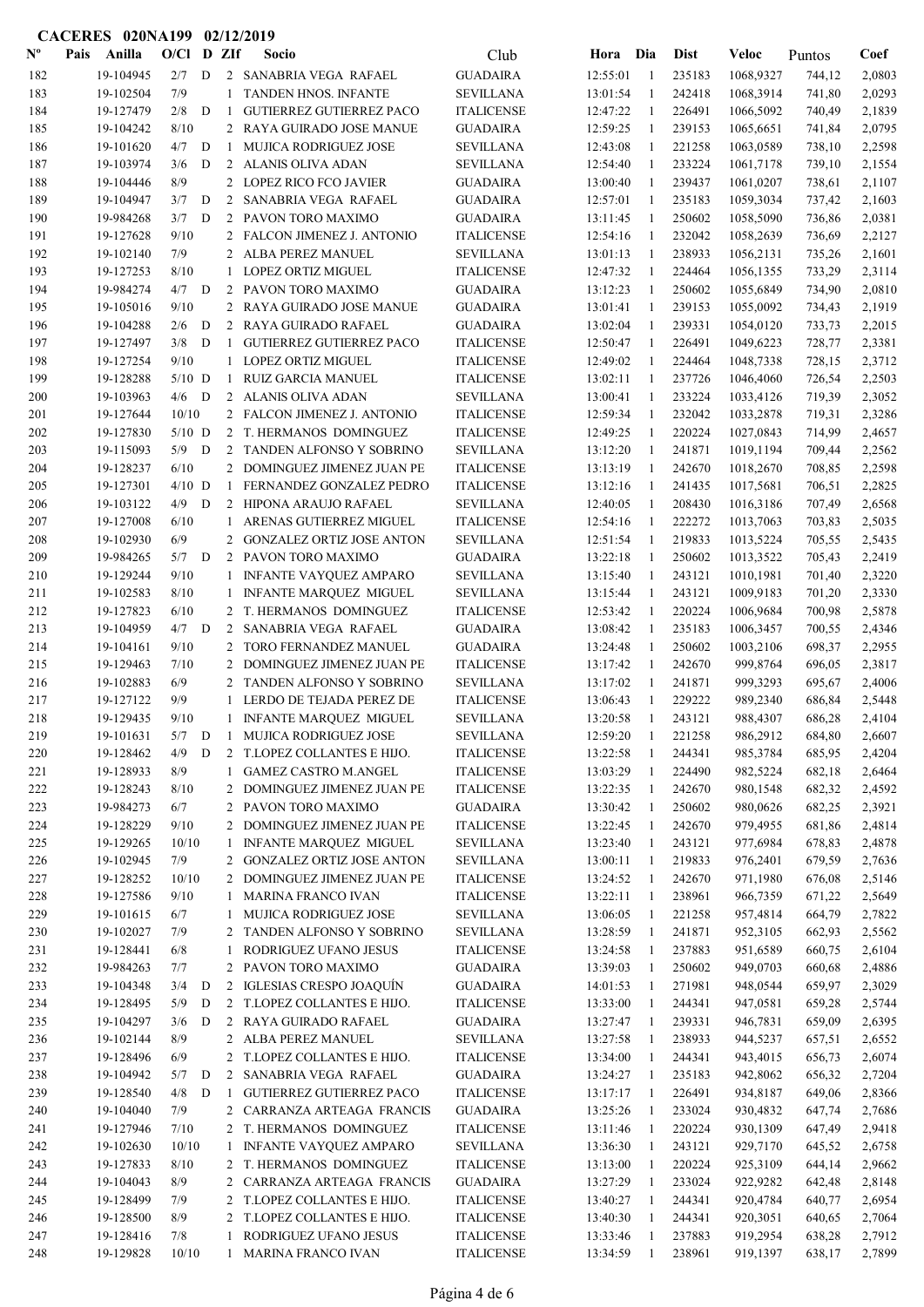|                           | <b>CACERES 020NA199</b> |                        |              |   |                | 02/12/2019                                                    |                                        |                      |                    |                  |                      |                  |                  |
|---------------------------|-------------------------|------------------------|--------------|---|----------------|---------------------------------------------------------------|----------------------------------------|----------------------|--------------------|------------------|----------------------|------------------|------------------|
| $\mathbf{N}^{\mathbf{o}}$ | Pais                    | Anilla                 | O/Cl D ZIf   |   |                | <b>Socio</b>                                                  | Club                                   | Hora                 | Dia                | <b>Dist</b>      | <b>Veloc</b>         | Puntos           | Coef             |
| 249                       |                         | 19-127824              | 9/10         |   |                | 2 T. HERMANOS DOMINGUEZ                                       | <b>ITALICENSE</b>                      | 13:16:58             | -1                 | 220224           | 910,1419             | 633,58           | 3,0394           |
| 250                       |                         | 19-127477              | 3/8          | D |                | 2 VEGUILLA DAVALOS AGUSTIN                                    | <b>ITALICENSE</b>                      | 13:37:55             | -1                 | 237763           | 904,3284             | 629,53           | 2,8265           |
| 251                       |                         | 19-102479              | 8/9          |   | $\mathbf{1}$   | TANDEN HNOS. INFANTE                                          | <b>SEVILLANA</b>                       | 13:43:36             | -1                 | 242418           | 902,5242             | 626,64           | 2,7833           |
| 252                       |                         | 19-129386              | 4/8          | D | 2              | VEGUILLA DAVALOS AGUSTIN                                      | <b>ITALICENSE</b>                      | 13:40:03             | -1                 | 237763           | 897,0496             | 624,46           | 2,8491           |
| 253                       |                         | 19-127493              | 5/8          | D | -1             | <b>GUTIERREZ GUTIERREZ PACO</b>                               | <b>ITALICENSE</b>                      | 13:27:55             | -1                 | 226491           | 895,5163             | 621,77           | 3,0028           |
| 254                       |                         | 19-104263              | 4/6          | D |                | 2 RAYA GUIRADO RAFAEL                                         | <b>GUADAIRA</b>                        | 13:43:30             | $\mathbf{1}$       | 239331           | 891,3631             | 620,51           | 2,8529           |
| 255                       |                         | 19-128277              | 6/10         |   | $\mathbf{1}$   | <b>RUIZ GARCIA MANUEL</b>                                     | <b>ITALICENSE</b>                      | 13:42:16             | 1                  | 237726           | 889,4712             | 617,57           | 2,8835           |
| 256                       |                         | 19-105841              | 10/10        |   | 2              | TORO FERNANDEZ MANUEL                                         | <b>GUADAIRA</b>                        | 13:57:04             | $\mathbf{1}$       | 250602           | 888,4495             | 618,48           | 2,7461           |
| 257                       |                         | 19-128281              | 7/10         |   | 1              | <b>RUIZ GARCIA MANUEL</b>                                     | <b>ITALICENSE</b>                      | 13:43:22             | 1                  | 237726           | 885,8254             | 615,04           | 2,9061           |
| 258                       |                         | 19-128285              | 8/10         |   | 1              | RUIZ GARCIA MANUEL                                            | <b>ITALICENSE</b>                      | 13:43:37             | -1                 | 237726           | 885,0009             | 614,47           | 2,9174           |
| 259                       |                         | 19-102087              | 8/9          |   |                | 2 TANDEN ALFONSO Y SOBRINO                                    | <b>SEVILLANA</b>                       | 13:48:40             | -1                 | 241871           | 883,8161             | 615,25           | 2,8785           |
| 260                       |                         | 19-127310              | $5/10$ D     |   | 1              | FERNANDEZ GONZALEZ PEDRO                                      | <b>ITALICENSE</b>                      | 13:49:57             | -1                 | 241435           | 878,1051             | 609,68           | 2,8949           |
| 261                       |                         | 19-128924              | 9/9          |   | 1              | <b>GAMEZ CASTRO M.ANGEL</b>                                   | <b>ITALICENSE</b>                      | 13:30:43             | 1                  | 224490           | 877,8857             | 609,53           | 3,1254           |
| 262                       |                         | 19-129776              | 6/8          |   | 1              | <b>GUTIERREZ GUTIERREZ PACO</b>                               | <b>ITALICENSE</b>                      | 13:35:38             | 1                  | 226491           | 869,0024             | 603,36           | 3,1096           |
| 263                       |                         | 19-114740              | 7/9          |   | 1              | <b>BENNANE BOUROUIN BOUSSELH</b>                              | <b>SEVILLANA</b>                       | 13:39:38             | -1                 | 224824           | 849,5680             | 589,87           | 3,1446           |
| 264                       |                         | 19-102424              | 9/9          |   | 1              | <b>TANDEN HNOS. INFANTE</b>                                   | <b>SEVILLANA</b>                       | 14:01:30             | -1                 | 242418           | 846,1361             | 587,49           | 2,9275           |
| 265                       |                         | 19-103784              | 5/9          | D |                | 2 FERRERA OSUNA JOSE MARIA                                    | <b>SEVILLANA</b>                       | 14:10:35             | -1                 | 249290           | 843,3831             | 587,11           | 2,8576           |
| 266                       |                         | 19-104039              | 9/9          |   | 2              | CARRANZA ARTEAGA FRANCIS                                      | <b>GUADAIRA</b>                        | 13:52:52             | 1                  | 233024           | 838,6180             | 583,79           | 3,0686           |
| 267                       |                         | 19-103759              | 6/9          |   | 2              | FERRERA OSUNA JOSE MARIA                                      | <b>SEVILLANA</b>                       | 14:12:18             | 1                  | 249290           | 838,5133             | 583,72           | 2,8791           |
| 268                       |                         | 19-103980              | 5/6          | D | $\overline{2}$ | ALANIS OLIVA ADAN                                             | <b>SEVILLANA</b>                       | 13:56:57             | 1                  | 233224           | 827,1821             | 575,83           | 3,0890           |
| 269                       |                         | 19-128584              | 5/8          | D |                | 2 VEGUILLA DAVALOS AGUSTIN                                    | <b>ITALICENSE</b>                      | 14:04:45             | 1                  | 237763           | 820,5798             | 571,23           | 3,0413           |
| 270                       |                         | 19-103117              | 5/9          | D |                | 2 HIPONA ARAUJO RAFAEL                                        | <b>SEVILLANA</b>                       | 13:31:46             | -1                 | 208430           | 811,7487             | 565,08           | 3,4823           |
| 271                       |                         | 19-114742              | 8/9          |   | 1              | BENNANE BOUROUIN BOUSSELH                                     | <b>SEVILLANA</b>                       | 13:57:07             | -1                 | 224824           | 796,9185             | 553,31           | 3,2403           |
| 272                       |                         | 19-128726              | 7/9          |   |                | LOPEZ PELICANO JOSEMIGUEL                                     | <b>ITALICENSE</b>                      | 13:57:06             | 1                  | 224270           | 795,0018             | 551,98           | 3,2603           |
| 273                       |                         | 19-103108              | 6/9          |   | 2              | HIPONA ARAUJO RAFAEL                                          | <b>SEVILLANA</b>                       | 13:40:16             | -1                 | 208430           | 785,7376             | 546,98           | 3,5209           |
| 274                       |                         | 19-103279              | 6/6          |   | 2              | ALANIS OLIVA ADAN                                             | <b>SEVILLANA</b>                       | 14:16:07             | 1                  | 233224           | 774,5304             | 539,17           | 3,1582           |
| 275                       |                         | 19-104425              | 4/4          | D | $\overline{2}$ | <b>IGLESIAS CRESPO JOAQUÍN</b>                                | <b>GUADAIRA</b>                        | 15:08:13             | 1                  | 271981           | 770,0118             | 536,03           | 2,7180           |
| 276                       |                         | 19-104261              | 5/6          | D |                | 2 RAYA GUIRADO RAFAEL                                         | <b>GUADAIRA</b>                        | 14:27:56             | -1                 | 239331           | 764,7987             | 532,40           | 3,1000           |
| 277                       |                         | 19-127810              | 10/10        |   |                | 2 T. HERMANOS DOMINGUEZ                                       | <b>ITALICENSE</b>                      | 14:11:00             | -1                 | 220224           | 744,0000             | 517,92           | 3,3812           |
| 278                       |                         | 19-127026              | 7/10         |   | 1              | ARENAS GUTIERREZ MIGUEL                                       | <b>ITALICENSE</b>                      | 14:18:00             | $\mathbf{1}$       | 222272           | 733,5710             | 509,33           | 3,3622           |
| 279                       |                         | 19-128284              | 9/10         |   | 1              | <b>RUIZ GARCIA MANUEL</b>                                     | <b>ITALICENSE</b>                      | 14:44:47             | -1                 | 237726           | 720,8551             | 500,50           | 3,1549           |
| 280                       |                         | 19-127249              | 8/9          |   | 1              | LOPEZ PELICANO JOSEMIGUEL                                     | <b>ITALICENSE</b>                      | 14:32:36             | -1                 | 224270           | 706,1398             | 490,28           | 3,3562           |
| 281                       |                         | 19-127311              | 6/10         |   | 1              | FERNANDEZ GONZALEZ PEDRO                                      | <b>ITALICENSE</b>                      | 15:00:46             | 1                  | 241435           | 698,2599             | 484,81           | 3,1287           |
| 282                       |                         | 19-103770              | 7/9          |   |                | 2 FERRERA OSUNA JOSE MARIA                                    | <b>SEVILLANA</b>                       | 15:13:25             | -1                 | 249290           | 695,5313             | 484,18           | 3,0409           |
| 283                       |                         | 19-128473              | 9/9          |   |                | 2 T.LOPEZ COLLANTES E HIJO.                                   | <b>ITALICENSE</b>                      | 15:17:25             | -1                 | 244341           | 674,1991             | 469,33           | 3,1135           |
| 284                       |                         | 19-103104              | 7/9          |   |                | 2 HIPONA ARAUJO RAFAEL                                        | <b>SEVILLANA</b>                       | 14:26:51             | -1                 | 208430           | 668,3662             | 465,27           | 3,6628           |
| 285                       |                         | 19-127277              | 9/9          |   | 1              | LOPEZ PELICANO JOSEMIGUEL                                     | <b>ITALICENSE</b>                      | 14:51:20             | 1                  | 224270           | 666,8087             | 462,97           | 3,4161           |
| 286                       |                         | 19-102969              | 8/9          |   |                | 2 GONZALEZ ORTIZ JOSE ANTON                                   | <b>SEVILLANA</b>                       | 14:49:25             | -1                 | 219833           | 657,3626             | 457,61           | 3,4973           |
| 287                       |                         | 19-115024              | 8/9          |   |                | 2 GONZALEZ RECACHA NATALIA                                    | <b>SEVILLANA</b>                       | 15:32:00             | 1                  | 241871           | 641,5676             | 446,61           | 3,1897           |
| 288                       |                         | 19-103755              | 8/9          |   |                | 2 FERRERA OSUNA JOSE MARIA                                    | <b>SEVILLANA</b>                       | 15:44:15             | -1                 | 249290           | 640,4367             | 445,83           | 3,1056           |
| 289                       |                         | 19-101609              | 7/7          |   | $\mathbf{1}$   | MUJICA RODRIGUEZ JOSE                                         | <b>SEVILLANA</b>                       | 15:07:36             | -1                 | 221258           | 627,5043             | 435,68           | 3,5112           |
| 290                       |                         | 19-102873              | 6/6          |   |                | 2 RAYA GUIRADO RAFAEL                                         | <b>GUADAIRA</b>                        | 15:38:46             | -1                 | 239331           | 623,6368             | 434,13           | 3,2573           |
| 291                       |                         | 19-104465              | 9/9          |   |                | 2 LOPEZ RICO FCO JAVIER                                       | <b>GUADAIRA</b>                        | 15:43:58             | -1                 | 239437           | 615,5720             | 428,52           | 3,2671           |
| 292                       |                         | 19-114727              | 9/9          |   | 1              | BENNANE BOUROUIN BOUSSELH<br>VEGUILLA DAVALOS AGUSTIN         | <b>SEVILLANA</b>                       | 15:23:18             | 1                  | 224824           | 610,4371             | 423,83           | 3,4914           |
| 293<br>294                |                         | 19-128566<br>19-104262 | 6/8<br>10/10 |   | $\mathbf{2}$   |                                                               | <b>ITALICENSE</b>                      | 15:46:40             | 1                  | 237763<br>239153 | 607,0545             | 422,59           | 3,3127           |
|                           |                         | 19-127294              | 7/10         |   |                | 2 RAYA GUIRADO JOSE MANUE                                     | <b>GUADAIRA</b>                        | 15:53:45             | -1                 |                  | 599,7567             | 417,51           | 3,3047           |
| 295                       |                         |                        |              |   |                | 1 FERNANDEZ GONZALEZ PEDRO<br><b>GUTIERREZ GUTIERREZ PACO</b> | <b>ITALICENSE</b>                      | 16:02:42             | -1                 | 241435           | 592,1879             | 411,16           | 3,2846           |
| 296                       |                         | 19-128770<br>19-104955 | 7/8<br>6/7   |   | 1              | 2 SANABRIA VEGA RAFAEL                                        | <b>ITALICENSE</b>                      | 15:38:44<br>15:54:22 | $\mathbf{1}$<br>-1 | 226491<br>235183 | 590,2302             | 409,80<br>409,94 | 3,5132<br>3,3947 |
| 297<br>298                |                         | 19-128294              | 10/10        |   | 1              | <b>RUIZ GARCIA MANUEL</b>                                     | <b>GUADAIRA</b><br><b>ITALICENSE</b>   | 16:04:55             | -1                 | 237726           | 588,8899<br>579,9374 | 402,66           | 3,3697           |
| 299                       |                         | 19-127041              | 8/10         |   |                | ARENAS GUTIERREZ MIGUEL                                       |                                        |                      | -1                 | 222272           |                      |                  |                  |
| 300                       |                         | 19-103102              | 8/9          |   | $\mathbf{1}$   | 2 HIPONA ARAUJO RAFAEL                                        | <b>ITALICENSE</b><br><b>SEVILLANA</b>  | 15:51:17<br>15:32:13 | 1                  | 208430           | 560,8916<br>552,5472 | 389,43<br>384,64 | 3,6161<br>3,8692 |
|                           |                         |                        | 8/8          |   |                | <b>GUTIERREZ GUTIERREZ PACO</b>                               |                                        | 16:06:04             | -1                 |                  |                      |                  |                  |
| 301<br>302                |                         | 19-127480              | 7/8          |   | $\mathbf{1}$   |                                                               | <b>ITALICENSE</b>                      | 16:29:09             |                    | 226491<br>237763 | 550,9836             | 382,55           | 3,5725           |
| 303                       |                         | 19-128577<br>19-103762 | 9/9          |   | $2^{\circ}$    | VEGUILLA DAVALOS AGUSTIN<br>2 FERRERA OSUNA JOSE MARIA        | <b>ITALICENSE</b>                      | 16:52:58             | -1<br>-1           | 249290           | 547,6517             | 381,24           | 3,4144           |
| 304                       |                         | 19-102887              | 9/9          |   |                | 2 TANDEN ALFONSO Y SOBRINO                                    | <b>SEVILLANA</b><br><b>SEVILLANA</b>   | 16:43:36             | 1                  | 241871           | 544,3409<br>539,1685 | 378,93<br>375,33 | 3,2673<br>3,3787 |
| 305                       |                         | 19-128428              | 8/8          |   |                | RODRIGUEZ UFANO JESUS                                         |                                        |                      |                    | 237883           |                      |                  |                  |
| 306                       |                         | 19-128596              | 8/8          |   | 1              | 2 VEGUILLA DAVALOS AGUSTIN                                    | <b>ITALICENSE</b><br><b>ITALICENSE</b> | 16:46:33<br>16:47:28 | -1<br>-1           | 237763           | 526,8143<br>525,4818 | 365,77<br>365,80 | 3,4466<br>3,4597 |
| 307                       |                         | 19-127308              | 8/10         |   | $\mathbf{1}$   | FERNANDEZ GONZALEZ PEDRO                                      | <b>ITALICENSE</b>                      | 16:55:20             | -1                 | 241435           | 524,4786             | 364,15           | 3,4182           |
| 308                       |                         | 19-127299              | 9/10         |   | $\mathbf{1}$   | FERNANDEZ GONZALEZ PEDRO                                      | <b>ITALICENSE</b>                      | 16:55:30             | -1                 | 241435           | 524,2888             | 364,02           | 3,4293           |
| 309                       |                         | 19-102147              | 9/9          |   |                | 2 ALBA PEREZ MANUEL                                           | <b>SEVILLANA</b>                       | 16:50:57             | -1                 | 238933           | 524,0333             | 364,79           | 3,4765           |
| 310                       |                         | 19-104960              | 7/7          |   | $\mathbf{2}$   | SANABRIA VEGA RAFAEL                                          | <b>GUADAIRA</b>                        | 16:56:08             | 1                  | 235183           | 510,0108             | 355,03           | 3,5433           |
| 311                       |                         | 19-127264              | 10/10        |   | $\mathbf{1}$   | LOPEZ ORTIZ MIGUEL                                            | <b>ITALICENSE</b>                      | 16:48:50             | $\overline{1}$     | 224464           | 494,5957             | 343,40           | 3,7245           |
| 312                       |                         | 19-127068              | 9/10         |   |                | ARENAS GUTIERREZ MIGUEL                                       |                                        | 16:56:23             | 1                  | 222272           |                      |                  |                  |
| 313                       |                         | 19-103105              | 9/9          |   | $\mathbf{1}$   | 2 HIPONA ARAUJO RAFAEL                                        | <b>ITALICENSE</b><br><b>SEVILLANA</b>  | 16:36:08             | -1                 | 208430           | 481,7513<br>472,4875 | 334,49<br>328,91 | 3,7733<br>4,0368 |
| 314                       |                         | 19-127314              | 10/10        |   | $\mathbf{1}$   | FERNANDEZ GONZALEZ PEDRO                                      |                                        | 10:05:01             | 2                  | 241435           |                      |                  |                  |
| 315                       |                         | 19-127030              | 10/10        |   |                |                                                               | <b>ITALICENSE</b>                      |                      | $\overline{2}$     |                  | 271,2702             | 188,34           | 3,4961           |
|                           |                         |                        |              |   |                | 1 ARENAS GUTIERREZ MIGUEL                                     | <b>ITALICENSE</b>                      | 09:55:08             |                    | 222272           | 252,5436             | 175,34           | 3,8096           |